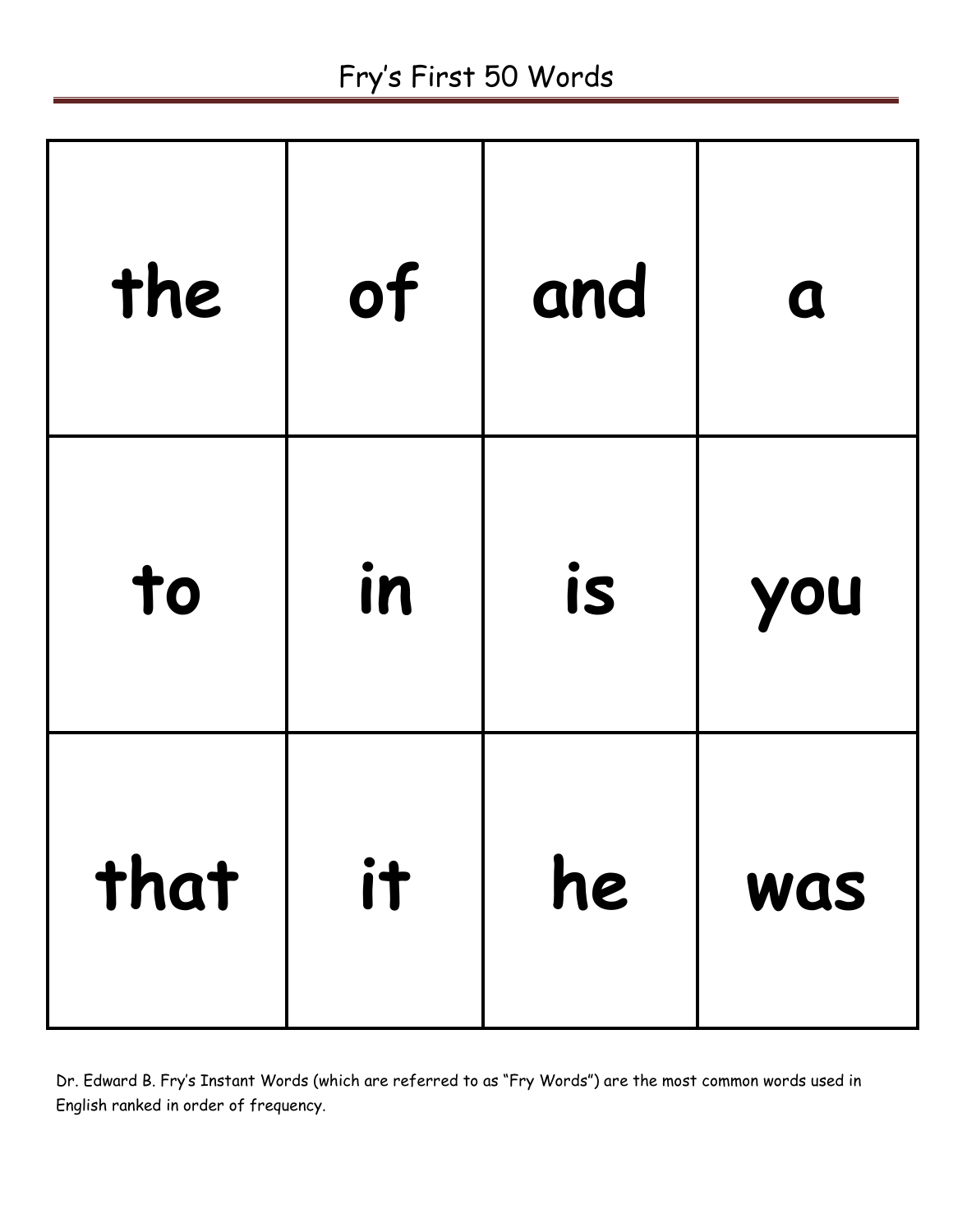## Fry's First 50 Words

| for  | on  | are           | as |
|------|-----|---------------|----|
| with | his | they          | I  |
| at   | be  | this $ $ have |    |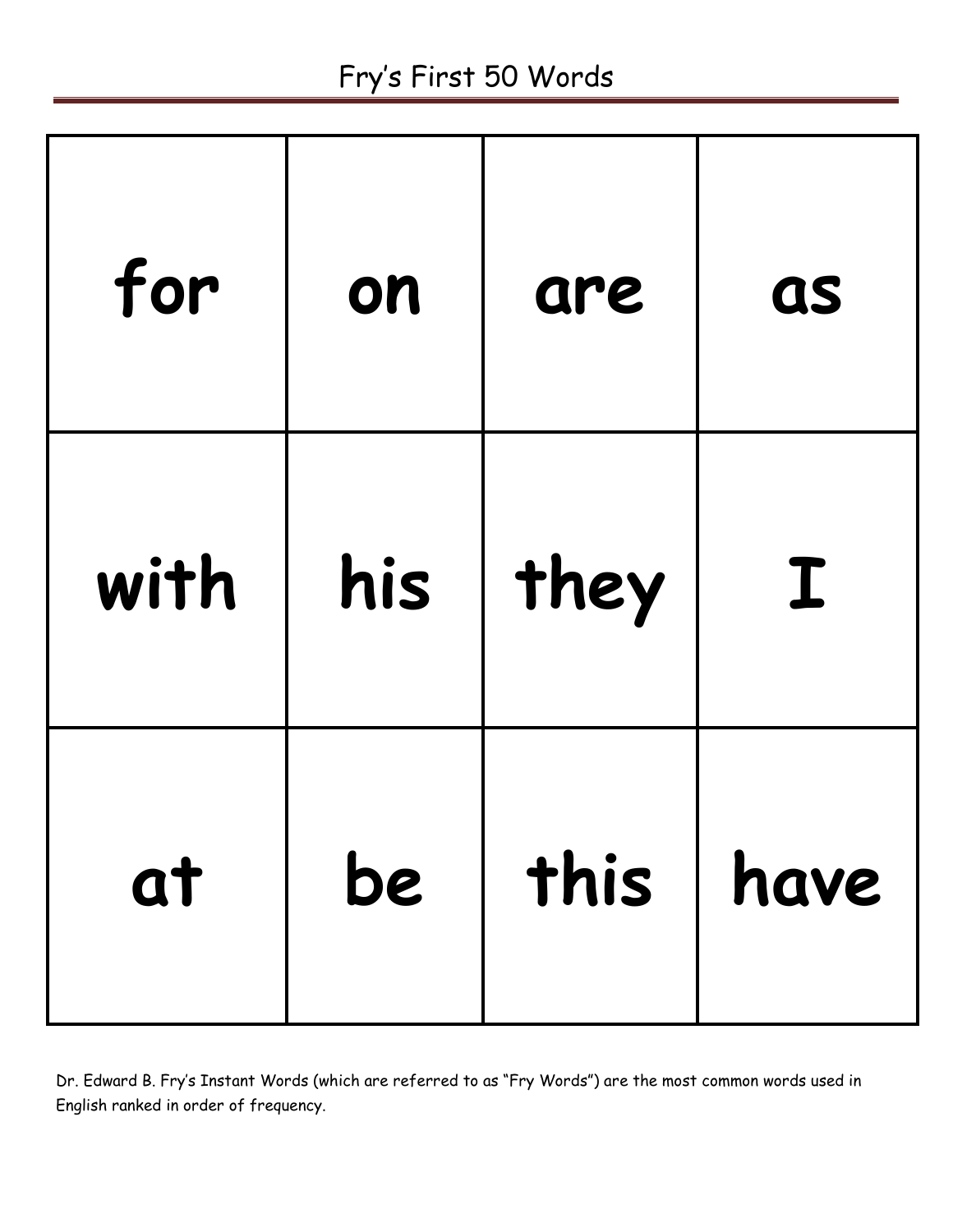## Fry's First 50 Words

| from | or   | one  | had |
|------|------|------|-----|
| by   | word | but  | not |
| what | all  | were | We  |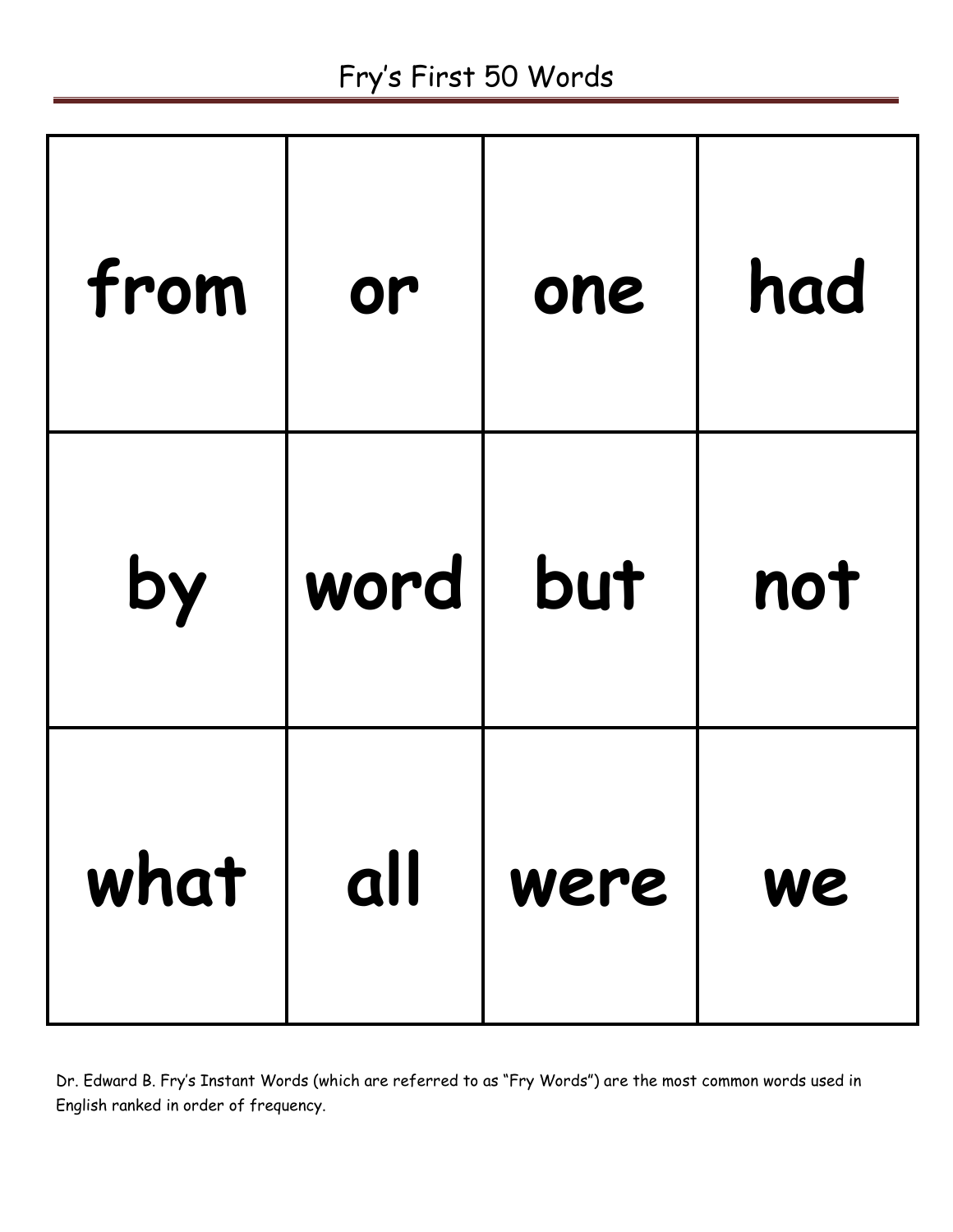| when              | your       | can | said |
|-------------------|------------|-----|------|
| there             | <b>USE</b> | an  | each |
| which $ $ she $ $ |            | do  | how  |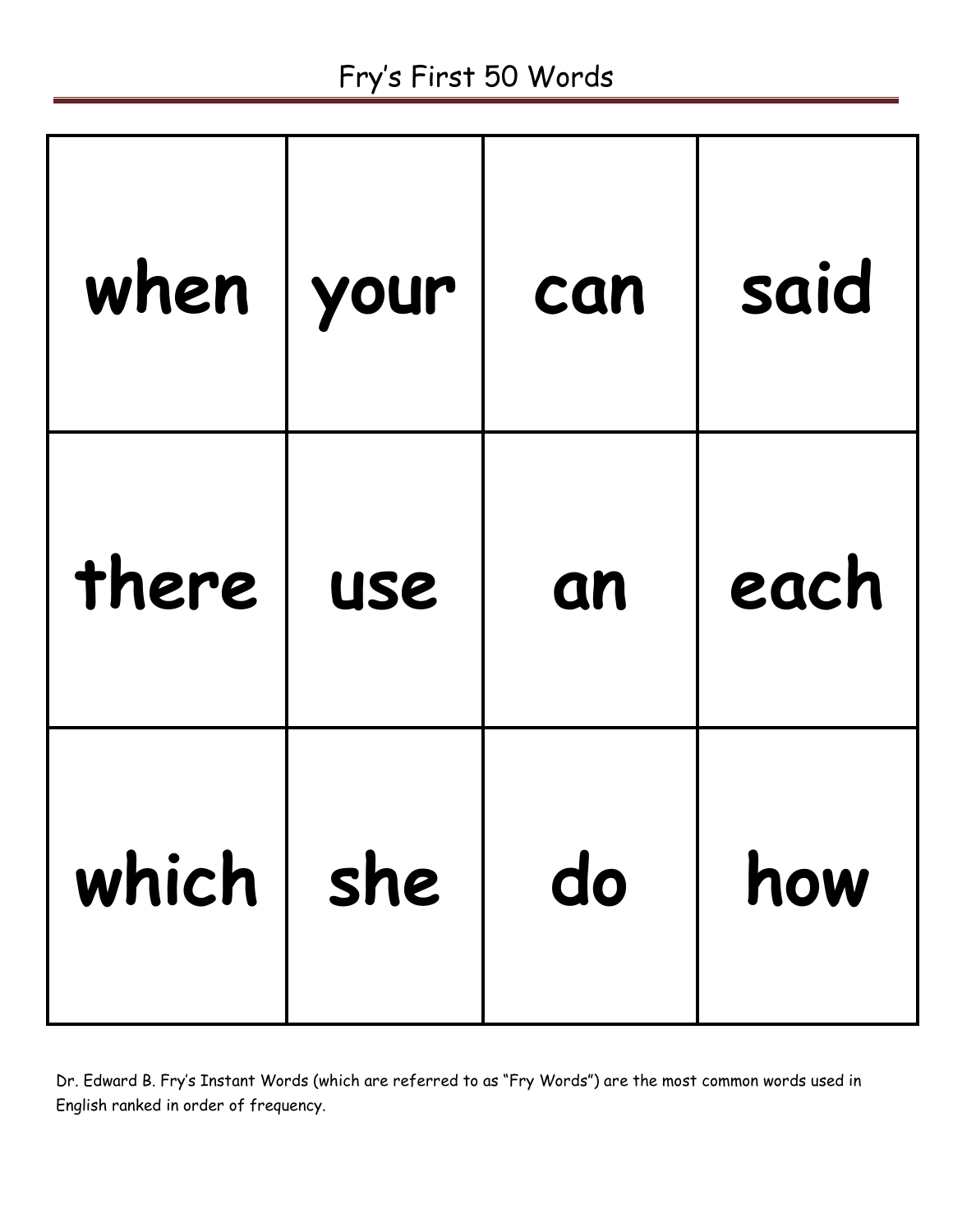| their | if |  |
|-------|----|--|
|       |    |  |